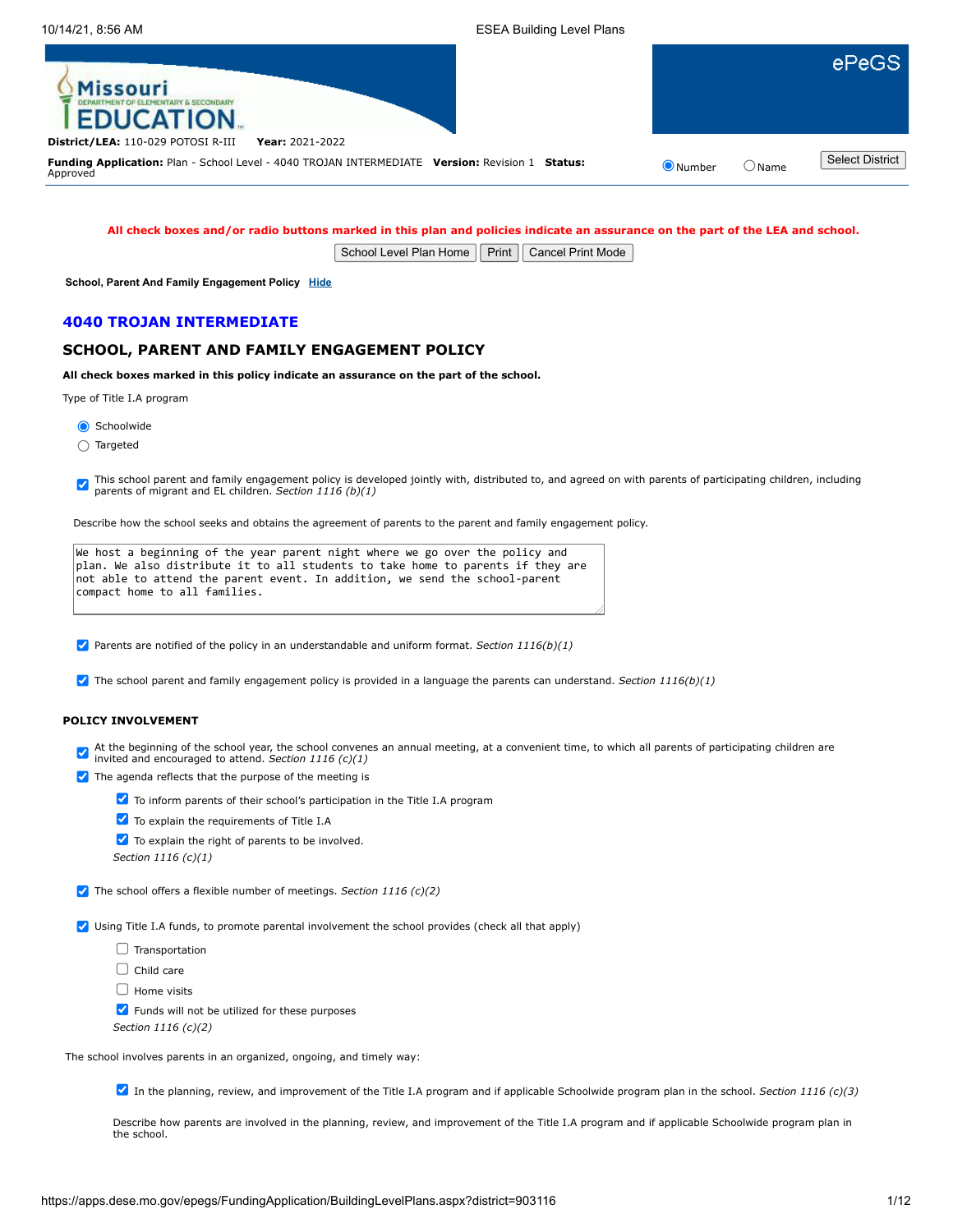| Parents are involved in a meeting at the beginning of the year. They are also                                                                                                                                                                                                                                                                                                            |
|------------------------------------------------------------------------------------------------------------------------------------------------------------------------------------------------------------------------------------------------------------------------------------------------------------------------------------------------------------------------------------------|
| given a survey at the end of the year and invited to a meeting where planning,                                                                                                                                                                                                                                                                                                           |
| review and improvement strategies are discussed and approved.                                                                                                                                                                                                                                                                                                                            |
| Meetings are held throughout the school year in order for the committee to review                                                                                                                                                                                                                                                                                                        |
| the Title I.A program as well as other federally funded programs. The committee<br>consists of parents, teachers, and administrators from each served building. All<br>parents are invited to attend through social media invitations, newsletters, and<br>flyers. After each family night, parents are surveyed. The data is reviewed<br>during the meetings to make necessary changes. |
|                                                                                                                                                                                                                                                                                                                                                                                          |

In the planning, review, and improvement of the school parent and family engagement policy. *Section 1116 (c)(3)*

Describe how parents are involved in the planning, review, and improvement of the school parent and family engagement policy.

Parents are involved in meetings to help guide the parent and family engagement policy. During the annual evaluation meetings, parents provide input through the surveys. Feedback from these surveys are reviewed, and the plan is reviewed based upon the suggestions. Copies of the policy are given to parents at the beginning of each year as well as posted on the school's homepage.

The school provides parents of participating children:

Timely information about the Title I.A programs. *Section 1116 (c)(4)(A)*

Describe plans to provide information about the Title I.A programs.

Open house, parent nights, parent teacher conferences, handbooks, flyers Information is provided during open house, parent nights, parent-teacher conferences, included in the handbooks, school website, and social media.

A description and explanation of the curriculum in use at the school, the forms of academic assessments that are used to measure progress, and the achievement levels of the MAP assessment.

*Section 1116 (c)(4)(B)*

Describe methods and plans to provide a description and explanation of the curriculum, academic assessments, and MAP achievement levels.

| We have an online curriculum where we are in the process of transferring and     |
|----------------------------------------------------------------------------------|
| updating to Google Drive. Once the transfer and revisions to curriculum are      |
| updated, we will provide an electronic link if parents want to review the        |
| curriculum. Assessments are discussed at parent / teacher conferences, sent home |
| with students, and opportunities are given for phone calls, e-mails, etc MAP     |
| reports are sent home with students and the results are communicated in a manner |
| parents can easily understand.                                                   |
|                                                                                  |

Opportunities, as appropriate, to participate in decisions relating to the education of their children. *Section 1116 (c)(4)(C)*

Responses to their suggestions as soon as possible. *Section 1116 (c)(4)(C)*

# **SHARED RESPONSIBILITY FOR HIGH STUDENT ACHIEVEMENT**

#### **School-Parent Compact**

The School-Parent Compact outlines how parents, the entire school staff, and students will share the responsibility for improved student academic achievement and the means by which the school and parents will build and develop a partnership to help children achieve the State's high standards. *Section 1116 (d)*

The school jointly develops with parents of Title I.A served children the school-parent compact.

The school-parent compact will

Describe the ways in which all parents will be responsible for supporting their children's learning. *Section 1116 (d)(1)*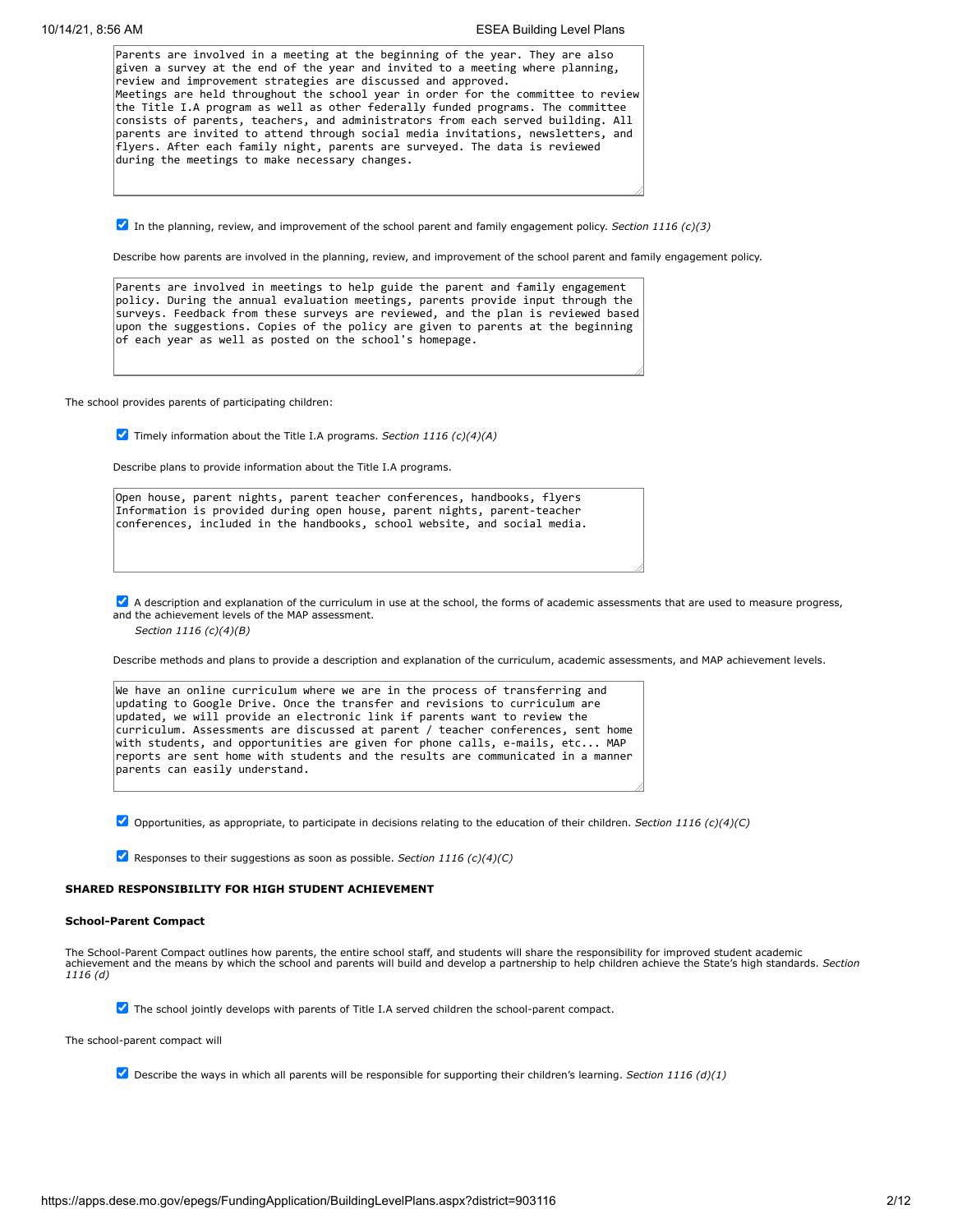| Parents support their child's learning in the following ways:<br>*Make sure child is in school every day possible<br>*Check homework is completed<br>*Monitor the amount of screen time child has each day - TV, phone,<br>computer, etc<br>*Spend time with child reading, playing, etc<br>*Be aware of child's extracurricular time and activities<br>*Stay informed about child's education by reading all communications from<br>the school and responding appropriately<br>*Attend parent conferences, open house, parent orientation, and other<br>school functions, on a regular basis throughout the school year |  |
|--------------------------------------------------------------------------------------------------------------------------------------------------------------------------------------------------------------------------------------------------------------------------------------------------------------------------------------------------------------------------------------------------------------------------------------------------------------------------------------------------------------------------------------------------------------------------------------------------------------------------|--|
|                                                                                                                                                                                                                                                                                                                                                                                                                                                                                                                                                                                                                          |  |

**Describe the school's responsibility to provide high-quality curriculum and instruction in a supportive and effective learning environment.** *Section 1116 (d)(1)*

\*Provide high-quality curriculum, assessment, and instruction \*Hold parent-teacher conferences and give reports on student achievement \*Maintain a safe and positive school climate \*Be accessible to parents \*Retain highly qualified staff members \*Provide high-quality professional development to all staff members

Addresses the importance of communication between teachers and parents on an ongoing basis through, at a minimum

- Conducting parent-teacher conferences at least annually, during which the compact shall be discussed
- Issuing frequent reports to parents on their children's progress
- **Providing reasonable access to staff, opportunities to volunteer, and observation of classroom activities**

Ensuring regular two-way, meaningful communication between family members and school staff, and, in a language that family members can understand *Section 1116 (d)(2)(A) (B),(C),(D)*

### **BUILDING CAPACITY FOR INVOLVEMENT**

To ensure effective involvement of parents and to support a partnership among the school, parents, and the community to improve student academic achievement, the school

 $\triangledown$  Provides assistance to parents, as appropriate, in understanding

- o the Missouri Learning Standards,
- o the Missouri Assessment Program,
- o local assessments,
- o how to monitor a child's progress, and
- o how to work with educators to improve the achievement of their children. *Section 1116 (e)(1)*

Describe plans to provide assistance.

```
Teachers list the objectives on a weekly newsletter, goal setting and data
binders, progress reports, report cards, powerschool, phone calls, meetings,
parent / teacher conferences
```
Provides materials and training to help parents work with their children to improve achievement. *Section 1116 (e)(2)*

Describe plans to provide materials and training.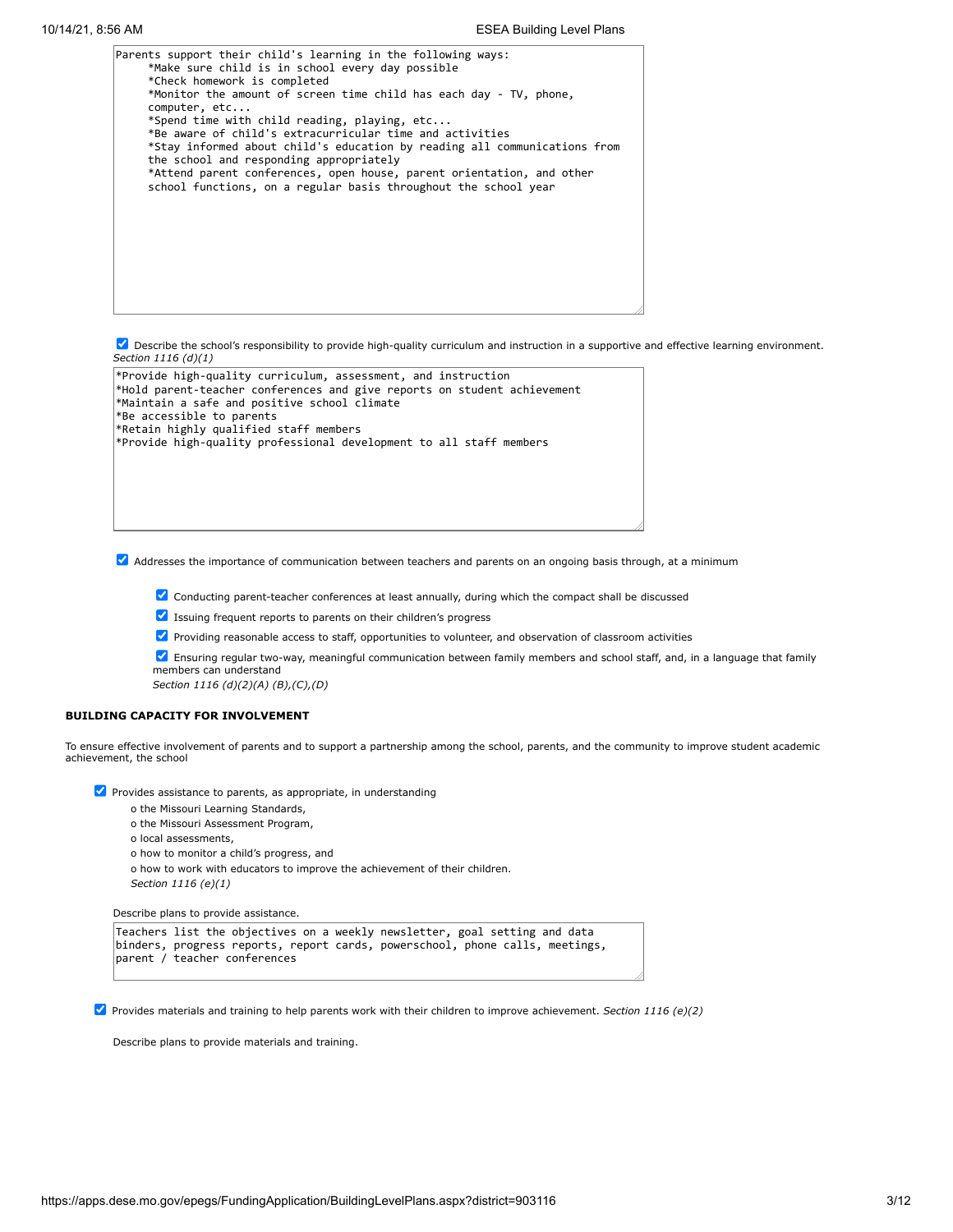|                      | We host opportunities for parents to come in to learn about the online programs<br>available to them at home, the SIS program, and practice activities parents can<br>do at home. For those students who are about to enter kindergarten, materials is<br>provided during kindergarten registration that shows expectations for students<br>upon entering kindergarten. Included in this pamphlet are strategies to help<br>students if they are behind. Books are purchased for students throughout the<br>school year, home libraries are created and sent home for all students, and book<br>drives are sponsored with the school and community. Teachers will also provide<br>parents with information on strategies to work with their child at each family<br>event. |
|----------------------|----------------------------------------------------------------------------------------------------------------------------------------------------------------------------------------------------------------------------------------------------------------------------------------------------------------------------------------------------------------------------------------------------------------------------------------------------------------------------------------------------------------------------------------------------------------------------------------------------------------------------------------------------------------------------------------------------------------------------------------------------------------------------|
|                      | Educates teachers, specialized instructional support personnel, principals, and other school leaders, and other staff, with the assistance of parents,                                                                                                                                                                                                                                                                                                                                                                                                                                                                                                                                                                                                                     |
|                      | in the value and utility of contributions of parents, and in how to reach out to, communicate with, and work with parents as equal partners,<br>implement and coordinate parent programs, and build ties between parents and the school. Section 1116 (e)(3)                                                                                                                                                                                                                                                                                                                                                                                                                                                                                                               |
|                      | Describe plans to educate school personnel regarding working with parents.                                                                                                                                                                                                                                                                                                                                                                                                                                                                                                                                                                                                                                                                                                 |
|                      | All staff members are trained through mentor / mentee program, new teacher<br>orientation, grade level / content level meeting, faculty meetings, etc where<br>communication is a key focus of professional development.                                                                                                                                                                                                                                                                                                                                                                                                                                                                                                                                                   |
|                      |                                                                                                                                                                                                                                                                                                                                                                                                                                                                                                                                                                                                                                                                                                                                                                            |
|                      | To ensure effective involvement of parents and to support a partnership among the school, parents, and the community to improve student academic<br>achievement, the school                                                                                                                                                                                                                                                                                                                                                                                                                                                                                                                                                                                                |
|                      | To the extent feasible and appropriate, coordinates and integrates parent involvement programs and activities with other Federal, State, and local<br>programs, including public preschool programs, and conducts other activities, such as parent resource centers, that encourage and support parents<br>in more fully participating in the education of their children. Section 1116 (e)(4)                                                                                                                                                                                                                                                                                                                                                                             |
|                      | Describe plans to coordinate and integrate.                                                                                                                                                                                                                                                                                                                                                                                                                                                                                                                                                                                                                                                                                                                                |
|                      | Parent nights, open house, parent/teacher conferences, newsletters, SIS program,<br>social media, flyers                                                                                                                                                                                                                                                                                                                                                                                                                                                                                                                                                                                                                                                                   |
|                      | Prior to Kindergarten registration, all parents are invited to attend<br>"Kindergarten Round-Up". Activities are provided for the students while parents<br>attend an information meeting. The different stations include a tour of the<br>building, SIS program introduction, meet teachers and staff, etc All parent<br>involvement activities include all students within the building. Invitations are<br>sent to the health department, Parents-as-Teachers, head start, local daycares<br>and preschools, etc                                                                                                                                                                                                                                                        |
|                      | For third graders entering into 4th grade, the district invites parents and<br>families to tour the building, meet the staff, then activities are planned such<br>as scavenger hunts, building expectations are explained, etc                                                                                                                                                                                                                                                                                                                                                                                                                                                                                                                                             |
|                      | Ensures that information related to school and parent programs, meetings, and other activities is sent to the parents of participating children in a<br>format and, in a language the parents can understand. Section $1116$ (e)(5)                                                                                                                                                                                                                                                                                                                                                                                                                                                                                                                                        |
|                      | Provides reasonable support for parental involvement activities under this section as parents may request. Section 1116 (e)(14)                                                                                                                                                                                                                                                                                                                                                                                                                                                                                                                                                                                                                                            |
|                      | <b>Optional additional assurances</b>                                                                                                                                                                                                                                                                                                                                                                                                                                                                                                                                                                                                                                                                                                                                      |
|                      | To ensure effective involvement of parents and to support a partnership among the school, parents, and the community to improve student academic<br>achievement, the school: (optional; check if applicable)<br>Involves parents in the development of training for teachers, principals, and other educators to improve the effectiveness of parent involvement<br>training. Section 1116 (e)(6)                                                                                                                                                                                                                                                                                                                                                                          |
|                      | Provides necessary literacy training from Title I funds if the local educational agency has exhausted all other reasonably available sources of funding<br>for literacy training. Section 1116 (e)(7)                                                                                                                                                                                                                                                                                                                                                                                                                                                                                                                                                                      |
|                      | Pays reasonable and necessary expenses associated with local parental involvement activities, including transportation and child care costs, to<br>enable parents to participate in school-related meetings and training sessions. Section 1116 (e)(8)                                                                                                                                                                                                                                                                                                                                                                                                                                                                                                                     |
|                      | Trains parents to enhance the involvement of other parents. Section 1116 (e)(9)                                                                                                                                                                                                                                                                                                                                                                                                                                                                                                                                                                                                                                                                                            |
| $\blacktriangledown$ | Arranges school meetings at a variety of times, or conducts in-home conferences between teachers or other educators, who work directly with<br>participating children, with parents who are unable to attend conferences at school, in order to maximize parental involvement and participation.<br>Adopts and implements model approaches to improving parental involvement. Section 1116 (e)(10)                                                                                                                                                                                                                                                                                                                                                                         |
|                      | May adopt and implement model approaches to improving parental involvement. Section 1116 (e)(11)                                                                                                                                                                                                                                                                                                                                                                                                                                                                                                                                                                                                                                                                           |
|                      | Establishes a districtwide parent advisory council to provide advice on all matters related to parental involvement in Title I programs. Section 1116<br>(e)(12)                                                                                                                                                                                                                                                                                                                                                                                                                                                                                                                                                                                                           |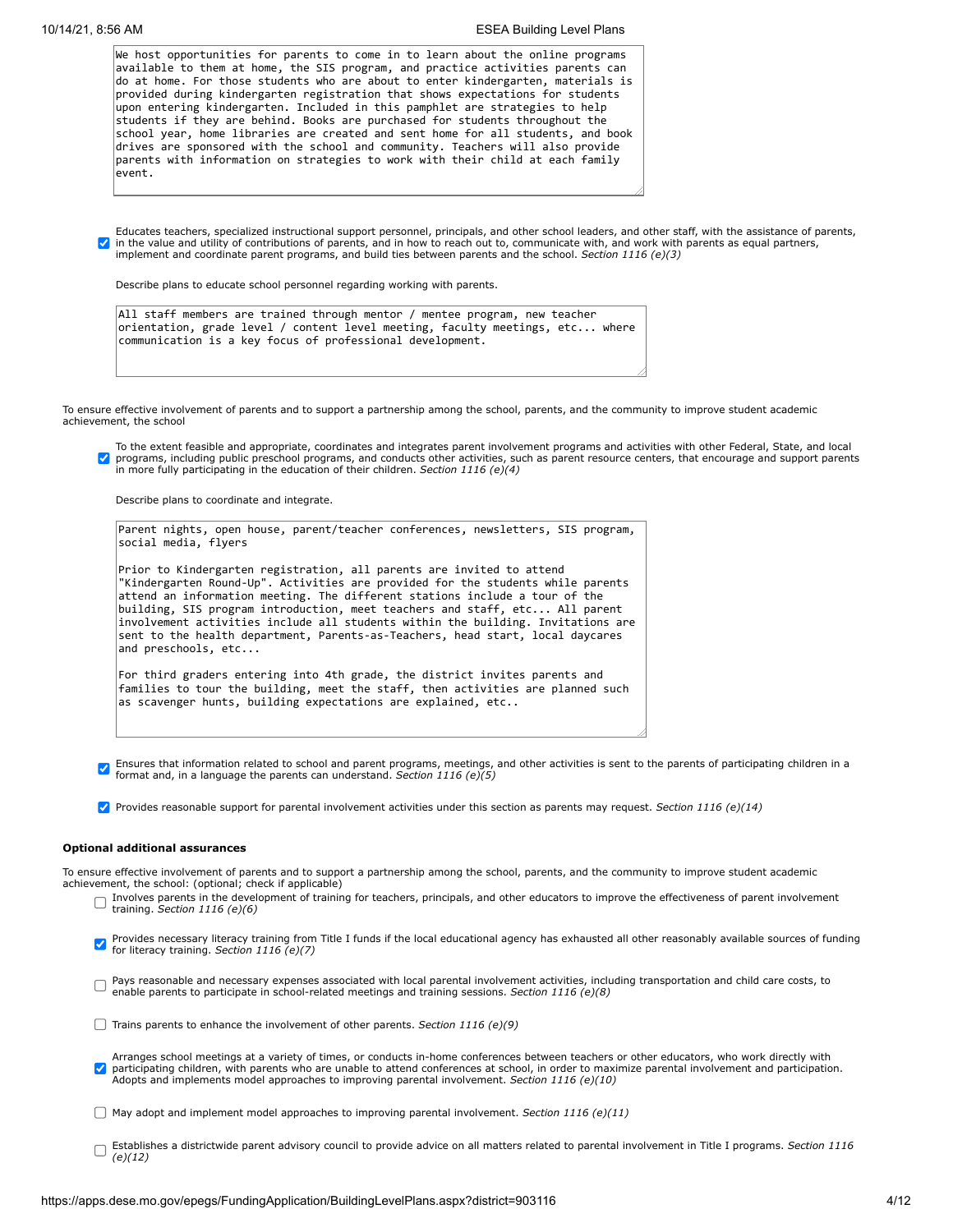#### 10/14/21, 8:56 AM ESEA Building Level Plans

May develop appropriate roles for community-based organizations and businesses in parent involvement activities. *Section 1116 (e)(13)*

# **ACCESSIBILITY**

In carrying out the parent and family engagement requirements of the Title I program, the school, to the extent practicable,

- **Provides opportunities for the informed participation of parents and family members, including:** 
	- Parent and family members who have limited English proficiency.
	- **Parent and family members with disabilities.**
	- **Parent and family members of migratory children.**

Provides information and school reports in a format and, in a language parents understand. *Section 1116 (f)*

 $\left| \cdot \right|$ 

**Comprehensive Needs Assessment [Hide](javascript:__doPostBack()**

# **4040 TROJAN INTERMEDIATE**

# **COMPREHENSIVE NEEDS ASSESSMENT (school level)**

*Section 1114(b)(6)*

 $\blacktriangleright$  A comprehensive needs assessment of the entire school has been conducted.

**The needs assessment includes analysis of the achievement of students in relation to the Missouri Learning Standards.** 

Date of Needs Assessment

4/16/2021

## **NEEDS ASSESSMENT: SCHOOL PROFILE**

### **Student Demographics**

The following data regarding **student demographics** has been collected, retained, and analyzed:

- **V** Enrollment (Required)
- Grade level (Required)
- Ethnicity (Required)
- **Attendance (Required)**
- Mobility (Required)
- Socioeconomic status (Required)
- Discipline (Required)
- **V** Limited English Proficiency (Required)

Summarize the analysis of data regarding **student demographics**:

Strengths:

Trojan Intermediate serves students in grades fourth through sixth grade. Staff has consistently been trained on serving low, socio-economic students. Tracking growth. The building does not have a high-turnover in staff.

Weaknesses:

Monitoring and tracking the mobility of students, declining attendance rate, and types of discipline

Indicate needs related to strengths and weaknesses:

High special education population that requires tier II and III instruction; seek positive reinforcement to counter behavioral issues

 $\,$   $\,$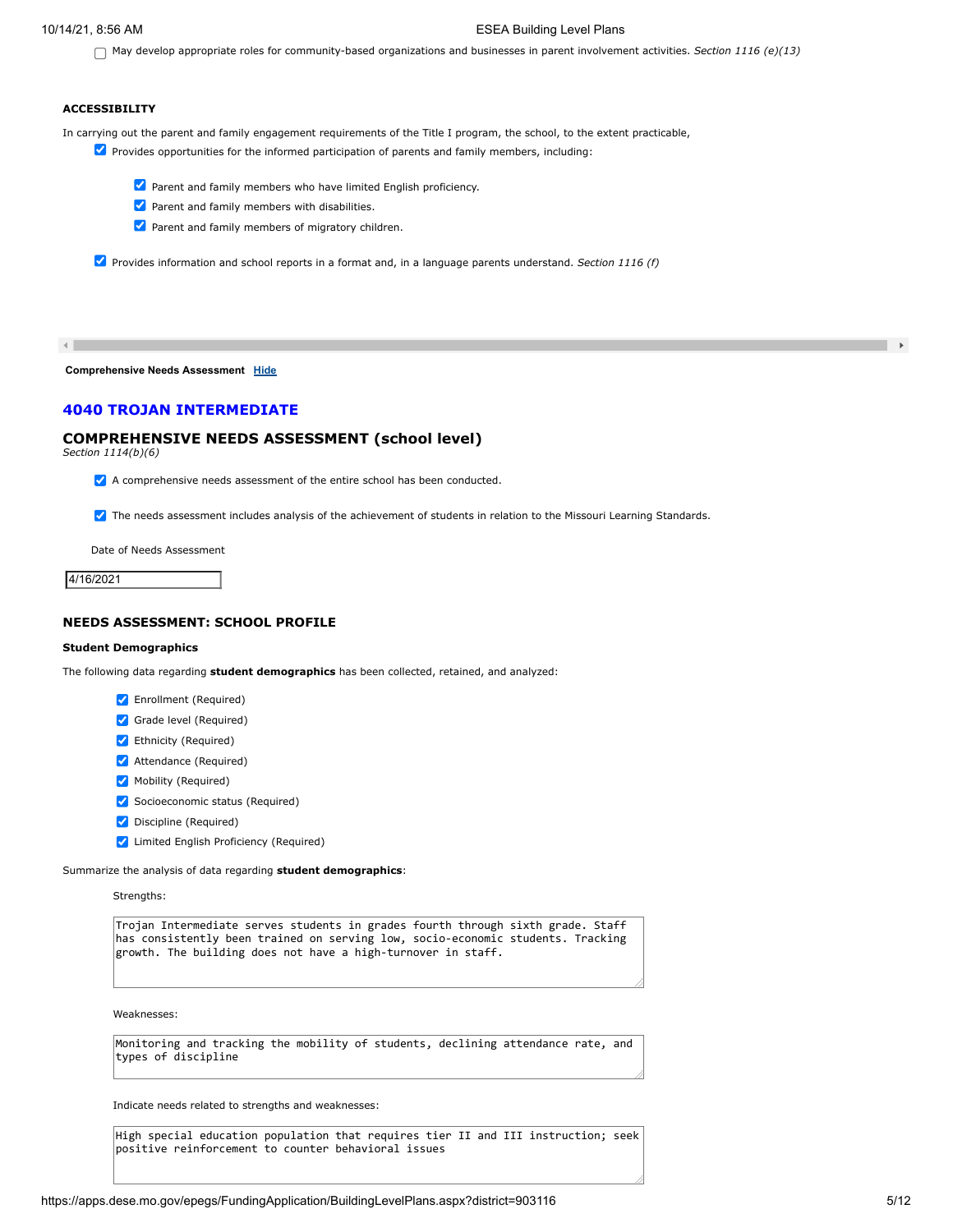### **Student Achievement**

The following data regarding **student achievement** has been collected, retained, and analyzed:

- MAP results by content area and grade level, including multi-year trends (required)
- MAP results by ESEA Annual Measurable Objective: comparative data showing performance of disadvantaged students against all other meaningful<br>categories of students in the school; comparison of performances of students in v
- Completion rates: promotion/graduation rate, retention rates (if applicable)
- Post-Secondary trends: students attending and/or completing post-secondary schools, students accepted in the armed forces (if applicable)
- $\vee$  Other performance indicators used in analysis:

Diagnostic Testing (Study Island, Exact Path); Common Formative Assessments; DRA2

Summarize the analysis of data regarding **student achievement**:

Strengths:

Increased awareness of rigor and expectations aligned to the MLS. Increased awareness of effective instructional practices. Staff has a data file that is kept for each student. 6th grade has shown the most consistent growth in both areas of math and ELA. Reading levels have increased with more students reading at or above grade level than previous years.

Weaknesses:

High number of basic and below basic scores, especially in 4th grade, SPED, and at-risk population. Math shifting from procedural to more conceptual

Indicate needs related to strengths and weaknesses:

```
Data based decision making to target specific student instructional needs.
Additional training in core curriculum areas. Continue to maintain Title 1 staff
for Reading/ELA and math to provide supplemental instruction to help maintain
classroom size during core content learning. Additional time for staff to
vertical team to help close the gaps in curriculum.
```
#### **Curriculum and Instruction**

Data has been collected, retained, and analyzed regarding each of the following factors of **curriculum and instruction** at the school:

- **V** Learning expectations
- **V** Instructional program
- **V** Instructional materials
- **V** Instructional technology
- Support personnel

Summarize the analysis of data regarding **curriculum and instruction**:

Strengths:

Assessments items are aligned to specific standards tied to instructional practices. Materials are purchased to supplement the curriculum, including technology. Title teachers are scheduled to assist and support the classroom teachers. PD is given to increase the effectiveness of instruction.

Weaknesses:

Lack of higher-order thinking activities at all grade levels, vocabulary and spelling instruction, and number sense instruction in math. Provide more time for science and social studies activities with a focus on STEM.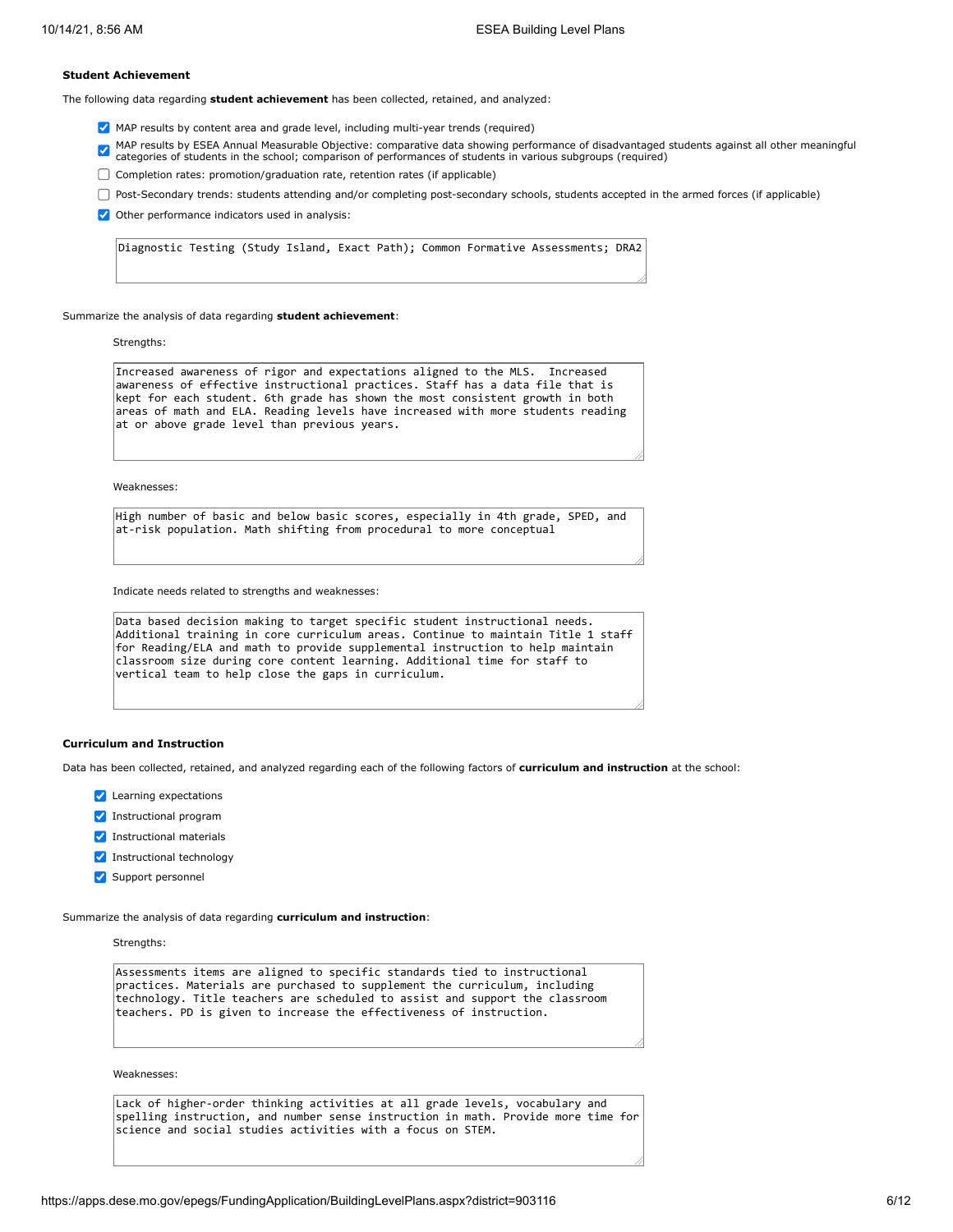Indicate needs related to strengths and weaknesses:

Ongoing PD, additional technology, increase supplies to meet the need of the curriculum, small class sizes, STEM activities

#### **High Quality Professional Staff**

Data has been collected, retained, and analyzed regarding each of the following factors of a **high quality professional staff**:

- Staff preparation
- $\vee$  Core courses taught by appropriately certified teachers
- Staff specialists and other support staff
- Staff demographics
- School administrators

Summarize the analysis of data regarding **high quality professional staff**:

#### Strengths:

All teachers are certified in the areas they teach. Strong support system with Title 1 teachers.

Weaknesses:

Decrease in applicants for open postions. Provide additional professional development for staff in science and social studies curriculum along with STEM activities.

Indicate needs related to strengths and weaknesses:

```
We still desire to train our teachers in meaningful, researched based
professional development in the areas of reading, math, science, and social
studies.
```
#### **Family and Community Engagement**

Data has been collected, retained, and analyzed regarding each of the following factors of **family and community engagement** at the school:

- **Parental involvement**
- $\triangledown$  Communication with parents
- **V** Policy Involvement
- **Parent education**
- Support for special needs and underserved
- Health services

Summarize the analysis of data regarding **family and community engagement**:

#### Strengths:

Parent involvement opportunities are plentiful with engaging activities planned at each event. District has developed a partnership with a local organization that sends food home on weekends to identified students. District is working with community coalition to help prevent drug and alcohol abuse. To better increase communication with staff and parents, staff uses Remind 101, class dojo, district website, district Facebook page, district twitter page, email, and newsletters.

Weaknesses:

Find a way to help provide consistency with attendance at all activities. It appears the family night where federal programs is reviewed has the lowest attendance. Provide more mental health awareness.

Indicate needs related to strengths and weaknesses: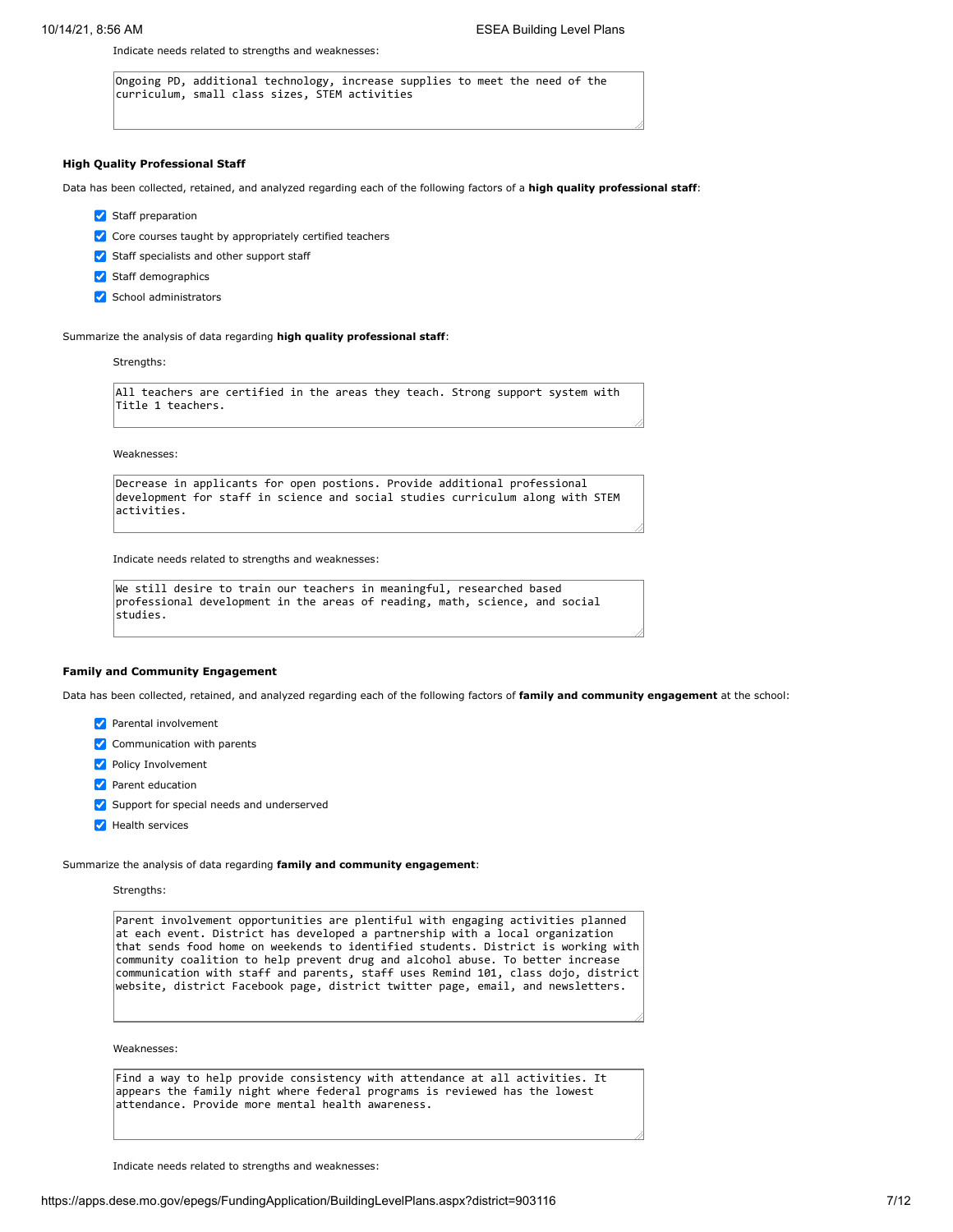Continue to offer a variety of engagement activities during each family event. Keep seeking ways to increase attendance for all planned events. Provide training to students and staff on mental health awareness, poverty, and trauma

#### **School Context and Organization**

Data has been collected, retained, and analyzed regarding each of the following factors of **school context and organization** at the school:

- School mission/vision
- **Average class size**
- School climate
- Management and governance
- Student discipline policy

Summarize the analysis of data regarding **school context and organization**:

Strengths:

School is recognized as a PLC Exemplary building. Mission and vision is posted throughout the building and on the website as well as social media. Positive school climate. Administrative and teaching team is stable.

Weaknesses:

Class sizes could be smaller, even though they are within the acceptable DESE standard range. Written smart goals specific to mission, vision, climate.

Indicate needs related to strengths and weaknesses:

Mental Health discipline strategies for students and staff.

#### **NEEDS ASSESSMENT: IDENTIFYING PRIORITIES**

"In most schools, conducting a comprehensive needs assessment will result in the identification of a large number of issues that could be addressed to improve the achievement of students. However, no school should attempt to address every identified need in a single year. Most planning experts suggest that schools prioritize their major issues and address no more than three of the most important…" (Designing Schoolwide Programs Non-Regulatory Guidance, March 2006)

List and number, in order of priority, the critical needs identified in the school profile.

Prioritized needs

1 2 3 4 5 Student achievement-specifically closing the gaps in Math and ELA (grammar, vocabulary, and number sense) between second and third  $\frac{1}{2}$  grade to increase the number of students performing at the proficient and advanced levels on 3rd grade MAP tests. Increase instructional practices to increase effect size Increase materials available to students Provide additional training/professional development opportunities for teachers in Science, Social Studies, technology, reading, math, and mental health care. Increase technology to all students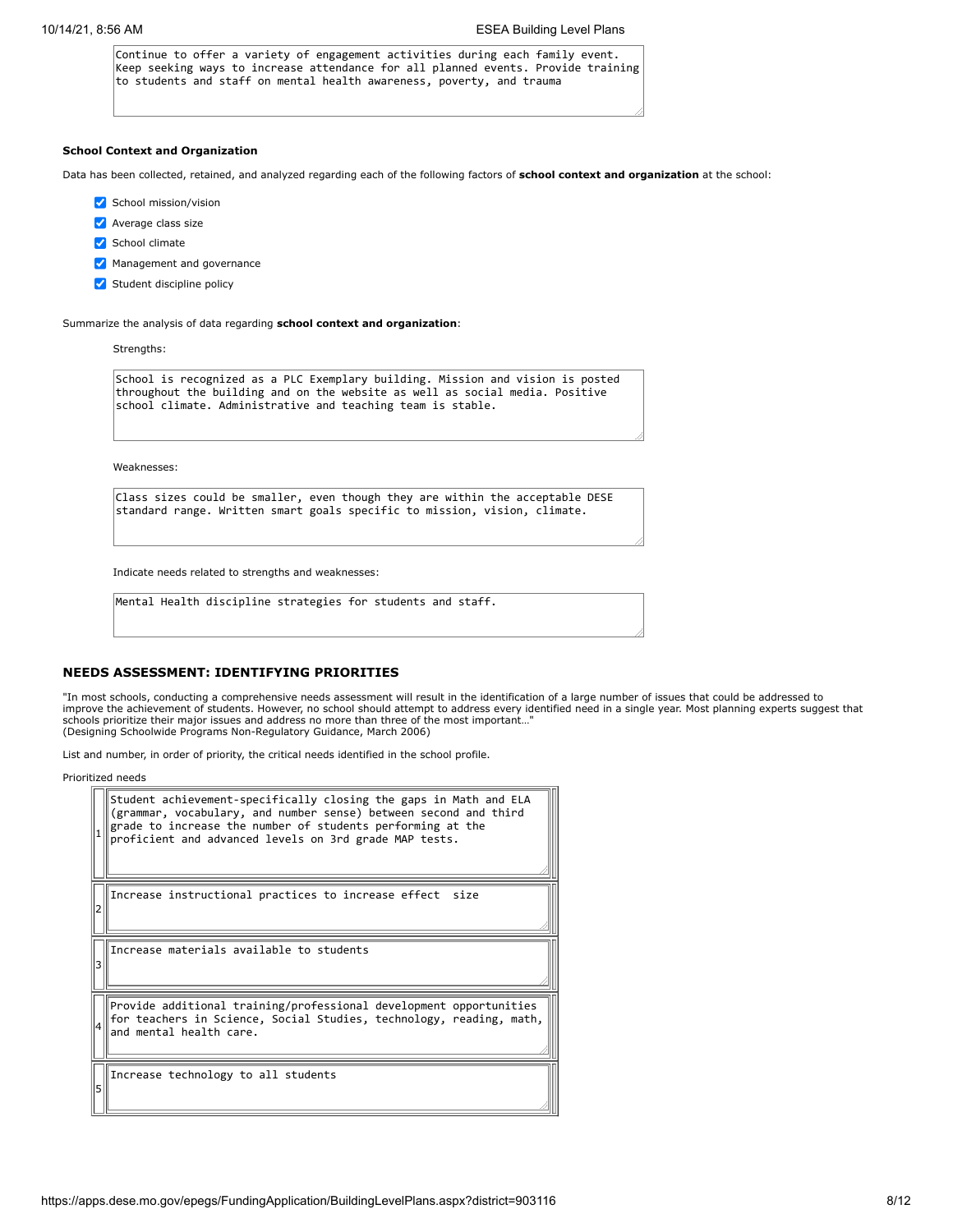**Schoolwide Program [Hide](javascript:__doPostBack()**

# **4040 TROJAN INTERMEDIATE**

# **SCHOOLWIDE PROGRAM**

# **All check boxes marked in this policy indicate an assurance on the part of the school.**

This Schoolwide Program Plan is developed with the involvement of parents and other members of the community to be served and individuals who will carry out the plan. *Section 1114 (b)(2)*

# **COORDINATION WITH OTHER FEDERAL, STATE, AND LOCAL PROGRAMS**

#### *Sections 1112(a)(1)(B), 1114(b)(5)*

This plan has been developed, if appropriate and applicable, in coordination with other Federal, State, and local services, resources, and programs.

Mark all programs that will be coordinated and integrated as part of the development of the Consolidated Federal Programs plan

# **STRATEGIES TO ADDRESS SCHOOL NEEDS** *Section 1114 (b)(7)(A)*

 $\Box$  The following strategies will be implemented to address prioritized school needs: (check all that apply)

### **Supplemental instruction**

|      | Subject areas and grade levels to be served (mark all that apply) |                                                                                                                                                                                                                         |  |  |  |  |
|------|-------------------------------------------------------------------|-------------------------------------------------------------------------------------------------------------------------------------------------------------------------------------------------------------------------|--|--|--|--|
|      | $1$ Math                                                          | $\mathbb{K}$ $\Box$ 1 $\Box$ 2 $\Box$ 3 $\Box$ 4 $\mathbb{V}$ 5 $\mathbb{V}$ 6 $\mathbb{V}$ 7 $\Box$ 8 $\Box$ 9 $\Box$ 10 $\Box$<br>$_{11}$ $\Box$ 12 $\Box$                                                            |  |  |  |  |
| 121  | Reading                                                           | $\Box$ math1 \Boxmath2 \Box 3 $\Box$ 4 $\Box$ 5 $\Box$ 6 $\Box$ 7 $\Box$ 8 $\Box$ 9 $\Box$ 10 $\Box$<br>$11 \cup 12 \cup$                                                                                               |  |  |  |  |
|      | English Language Arts                                             | $\mathsf{K} \ \Box \ 1 \ \Box \ 2 \ \Box \ 3 \ \Box \ 4 \ \blacksquare \ 5 \ \blacksquare \ 6 \ \blacksquare \ 7 \ \Box \ 8 \ \Box \ 9 \ \Box \ 10 \ \Box$<br>$\mathbf{11} \mathbf{1} \mathbf{1} \mathbf{2} \mathbf{1}$ |  |  |  |  |
|      | Science                                                           | $\Box$ math1 \Boxmath2 \Box3 $\Box$ 4 $\Box$ 5 $\Box$ 6 $\Box$ 7 $\Box$ 8 $\Box$ 9 $\Box$ 10 $\Box$<br>$11 \cup 12 \cup$                                                                                                |  |  |  |  |
| I5II | Other                                                             | $\mathsf{k} \ \Box \ 1 \ \Box \ 2 \ \Box \ 3 \ \Box \ 4 \ \Box \ 5 \ \Box \ 6 \ \Box \ 7 \ \Box \ 8 \ \Box \ 9 \ \Box \ 10 \ \Box$<br>$\cup$ 12 $\cup$                                                                  |  |  |  |  |

Delivery of Title I funded supplemental instruction services

 $\Box$  Preschool

Pull out/resource classroom

Push in/regular classroom

- $\Box$  Summer School
- Tutoring (before-or-after-school)

 $\Box$  Other

| Instructional personnel                        |  |  |  |  |
|------------------------------------------------|--|--|--|--|
| <b>Teachers</b><br>Paraprofessionals<br>Others |  |  |  |  |
| Supplemental Reading                           |  |  |  |  |
| Supplemental English Language<br>llArts        |  |  |  |  |
| Supplemental Mathematics                       |  |  |  |  |
| Supplemental Science                           |  |  |  |  |
| llOther                                        |  |  |  |  |

### **Class size reduction**

| $\Box$ Grade Levels | $\left\  \mathbf{K} \ \Box \ 1 \ \Box \ 2 \ \Box \ 3 \ \Box \ 4 \ \Box \ 5 \ \Box \ 6 \ \Box \ 7 \ \Box \ 8 \ \Box \ 9 \ \Box \ 10 \ \Box \ 11 \ \Box \ 12 \ \Box \right\ $ |
|---------------------|-----------------------------------------------------------------------------------------------------------------------------------------------------------------------------|
|                     | $\ \Box$ Reading Instruction Only $\ \kappa\ \Box\ 1\ \Box\ 2\ \Box\ 3\ \Box\ 4\ \Box\ 5\ \Box\ 6\ \Box\ 7\ \Box\ 8\ \Box\ 9\ \Box\ 10\ \Box\ 11\ \Box\ 12\ \Box\ $         |
|                     | $\Box$ Math Instruction Only $\ K \Box 1 \Box 2 \Box 3 \Box 4 \Box 5 \Box 6 \Box 7 \Box 8 \Box 9 \Box 10 \Box 11 \Box 12 \Box \ $                                           |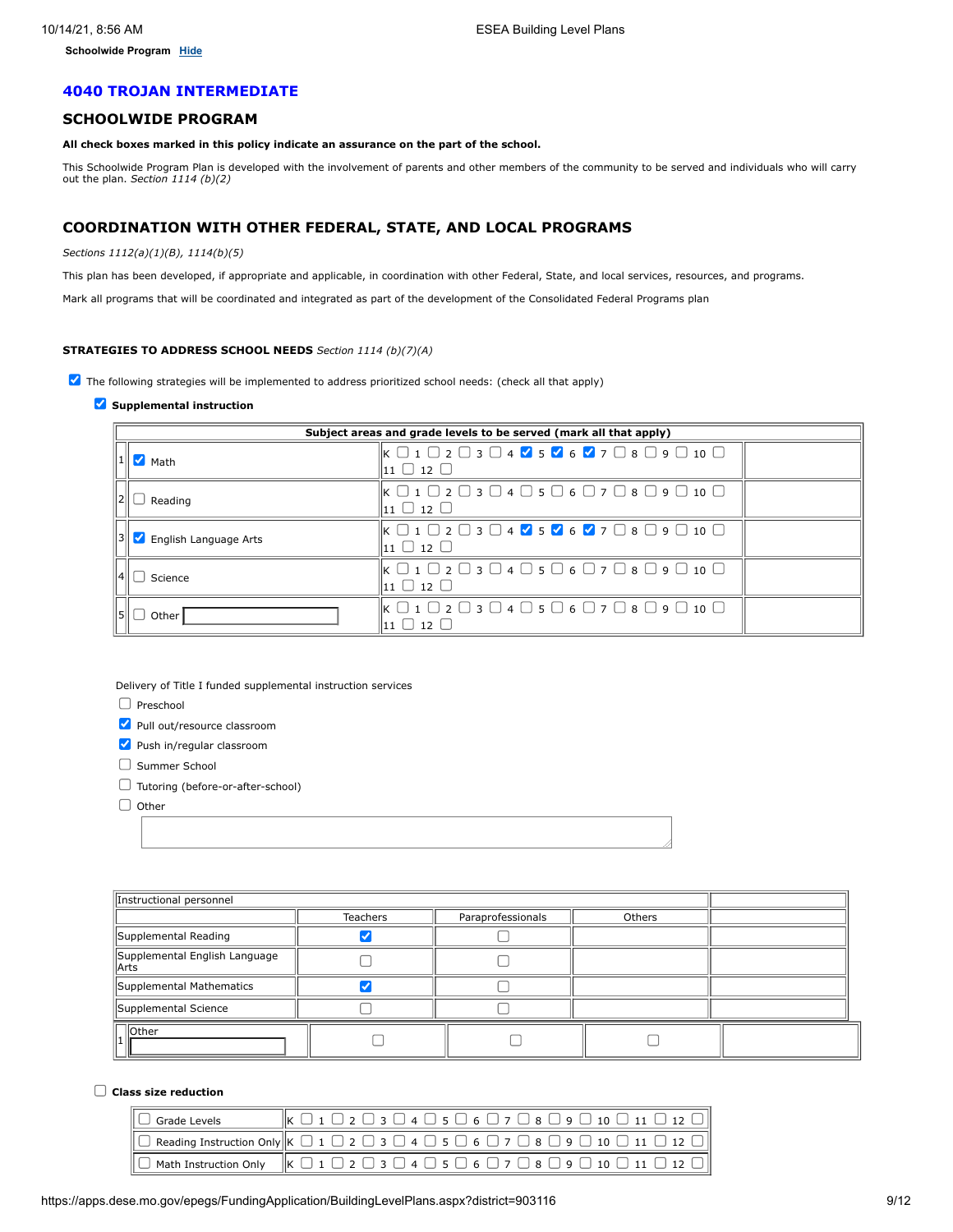|  |  |  | Professional Learning Communities |
|--|--|--|-----------------------------------|
|--|--|--|-----------------------------------|

- **Schoolwide Positive Behavior Support**
- **Response to Intervention**

**Other**

The strategies will (mark all that apply)

Provide opportunities for all children, including subgroups of students, to meet the challenging Missouri Learning Standards.

Description of how strategy/strategies will provide Students will work with the Title teachers in whole group and/or small group instruction. In addition, title funds will be used to supplement instruction

|                                             |  | through the purchase of materials and supplies and technology. This will be used |  |
|---------------------------------------------|--|----------------------------------------------------------------------------------|--|
| for remediation/intervention or enrichment. |  |                                                                                  |  |

 $\blacktriangledown$  Use methods and instructional strategies that strengthen the academic program in the school.

Description of how strategy/strategies will strengthen

| Based on teacher evaluation data and formal/informal conversations, teachers do |
|---------------------------------------------------------------------------------|
| not provide enough opportunities for students to engage in critical thinking    |
| activities. Looking through the data, higher DOK questions show an area of      |
| weakness for students through common formative assessments as well as on        |
| summative assessments. Professional development will be provided to help staff  |
| better understand how to support higher-order thinking in the classroom.        |

 $\blacksquare$  Increase the amount of learning time

- Extended school year
- Before-and/or after-school programs
- $\Box$  Summer program

 $\Box$  Other

Help provide an enriched and accelerated curriculum

Description of how strategy will provide

|                     | Gifted program, RTI, differentiated instruction, pre/mid/post assessments built |  |  |
|---------------------|---------------------------------------------------------------------------------|--|--|
| into units of study |                                                                                 |  |  |

Activities that address the needs of those at risk of not meeting the Missouri Learning Standards will include (mark all that apply)

Address the needs of all children in the school, but particularly the needs of those at risk of not meeting the Missouri Learning Standards

Description of how strategy/strategies will address

```
Tutoring, intervention, small group instruction, effective instructional
practices, co-teach, data based decision making, effective collaboration among
|\mathsf{start}|
```
Activities will (mark all that apply)

- **Improving students' skills outside the academic subject areas**
	- **V** Counseling
	- $\Box$  School-based mental health programs
	- Specialized instructional support services
	- $\Box$  Mentoring services
	- Other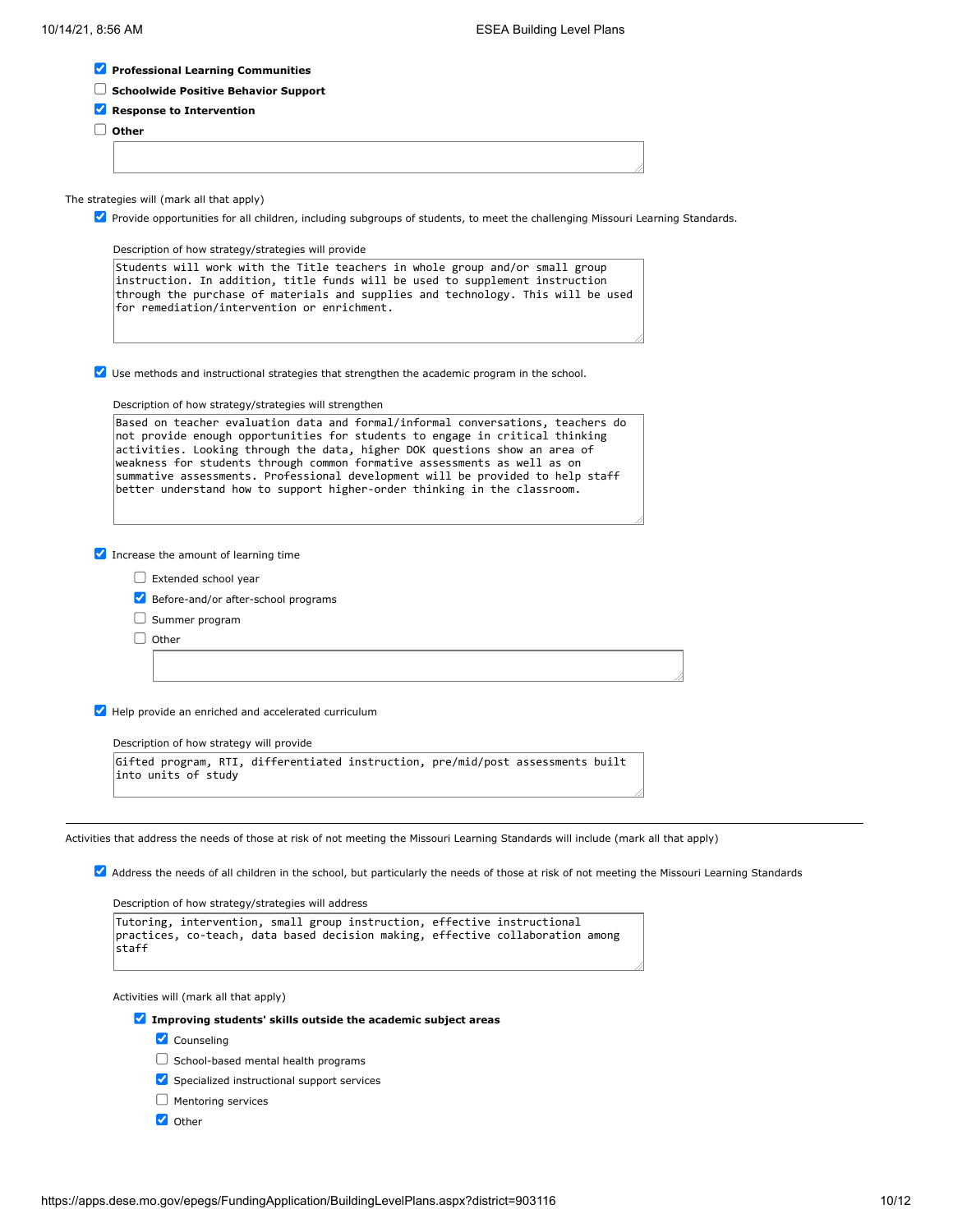| Helping students prepare for and become aware of opportunities for postsecondary education and the workforce                                                                                                                                                                                                                                                                                                                                                                                                                                                                                                                                                             |
|--------------------------------------------------------------------------------------------------------------------------------------------------------------------------------------------------------------------------------------------------------------------------------------------------------------------------------------------------------------------------------------------------------------------------------------------------------------------------------------------------------------------------------------------------------------------------------------------------------------------------------------------------------------------------|
| $\Box$ Career/technical education programs                                                                                                                                                                                                                                                                                                                                                                                                                                                                                                                                                                                                                               |
| $\Box$ Access to coursework to earn postsecondary credit                                                                                                                                                                                                                                                                                                                                                                                                                                                                                                                                                                                                                 |
| <b>Advanced Placement</b>                                                                                                                                                                                                                                                                                                                                                                                                                                                                                                                                                                                                                                                |
| $\Box$ International Baccalaureate                                                                                                                                                                                                                                                                                                                                                                                                                                                                                                                                                                                                                                       |
| Dual or concurrent enrollment                                                                                                                                                                                                                                                                                                                                                                                                                                                                                                                                                                                                                                            |
| Early college high schools                                                                                                                                                                                                                                                                                                                                                                                                                                                                                                                                                                                                                                               |
| $\cup$ Other                                                                                                                                                                                                                                                                                                                                                                                                                                                                                                                                                                                                                                                             |
|                                                                                                                                                                                                                                                                                                                                                                                                                                                                                                                                                                                                                                                                          |
|                                                                                                                                                                                                                                                                                                                                                                                                                                                                                                                                                                                                                                                                          |
|                                                                                                                                                                                                                                                                                                                                                                                                                                                                                                                                                                                                                                                                          |
| Implementing a schoolwide tiered model to prevent and address problem behavior, and early intervening services                                                                                                                                                                                                                                                                                                                                                                                                                                                                                                                                                           |
| Providing professional development and other activities for teachers, paraprofessionals, and other school personnel to                                                                                                                                                                                                                                                                                                                                                                                                                                                                                                                                                   |
| improve instruction and use of data                                                                                                                                                                                                                                                                                                                                                                                                                                                                                                                                                                                                                                      |
| Delivery of professional development services                                                                                                                                                                                                                                                                                                                                                                                                                                                                                                                                                                                                                            |
| $\Box$ Instructional coach                                                                                                                                                                                                                                                                                                                                                                                                                                                                                                                                                                                                                                               |
| Teaching methods coach                                                                                                                                                                                                                                                                                                                                                                                                                                                                                                                                                                                                                                                   |
| Third party contract                                                                                                                                                                                                                                                                                                                                                                                                                                                                                                                                                                                                                                                     |
| Other                                                                                                                                                                                                                                                                                                                                                                                                                                                                                                                                                                                                                                                                    |
|                                                                                                                                                                                                                                                                                                                                                                                                                                                                                                                                                                                                                                                                          |
|                                                                                                                                                                                                                                                                                                                                                                                                                                                                                                                                                                                                                                                                          |
| Professional development activities that address the prioritized needs                                                                                                                                                                                                                                                                                                                                                                                                                                                                                                                                                                                                   |
|                                                                                                                                                                                                                                                                                                                                                                                                                                                                                                                                                                                                                                                                          |
| Describe activities                                                                                                                                                                                                                                                                                                                                                                                                                                                                                                                                                                                                                                                      |
| Missouri Reading Initiative coordinated with effective math and ELA instructional<br>Professional development will be provided that supports intense curriculum,<br>assessment, and instruction focus. Critical thinking and problem solving will be<br>an area of interest for staff as data indicates an area of weakness for the<br>elementary building. The staff will work closely with Missouri Reading Initiative<br>representatives to help teachers encourage students to become problem solvers as<br>well as math representatives from RPDC and Missouri Model to focus on<br>metacognition. Teachers will continue to revise curriculum based upon formative |
| and summative data.                                                                                                                                                                                                                                                                                                                                                                                                                                                                                                                                                                                                                                                      |
| Recruiting and retaining effective teachers, particularly in high need subjects                                                                                                                                                                                                                                                                                                                                                                                                                                                                                                                                                                                          |
| Describe activities                                                                                                                                                                                                                                                                                                                                                                                                                                                                                                                                                                                                                                                      |
|                                                                                                                                                                                                                                                                                                                                                                                                                                                                                                                                                                                                                                                                          |

# **SCHOOLWIDE POOL FUNDING**

*Section 1114 (b)(7)(B)*

 $\Box$  Funds for this program will be consolidated with other State, local and Federal programs.

Mark all program funds that will be consolidated in the schoolwide pool.

 $\Box$  Title I.A (required)

 $\Box$  State and Local Funds (required)

 $\Box$  Title I School Improvement (a)